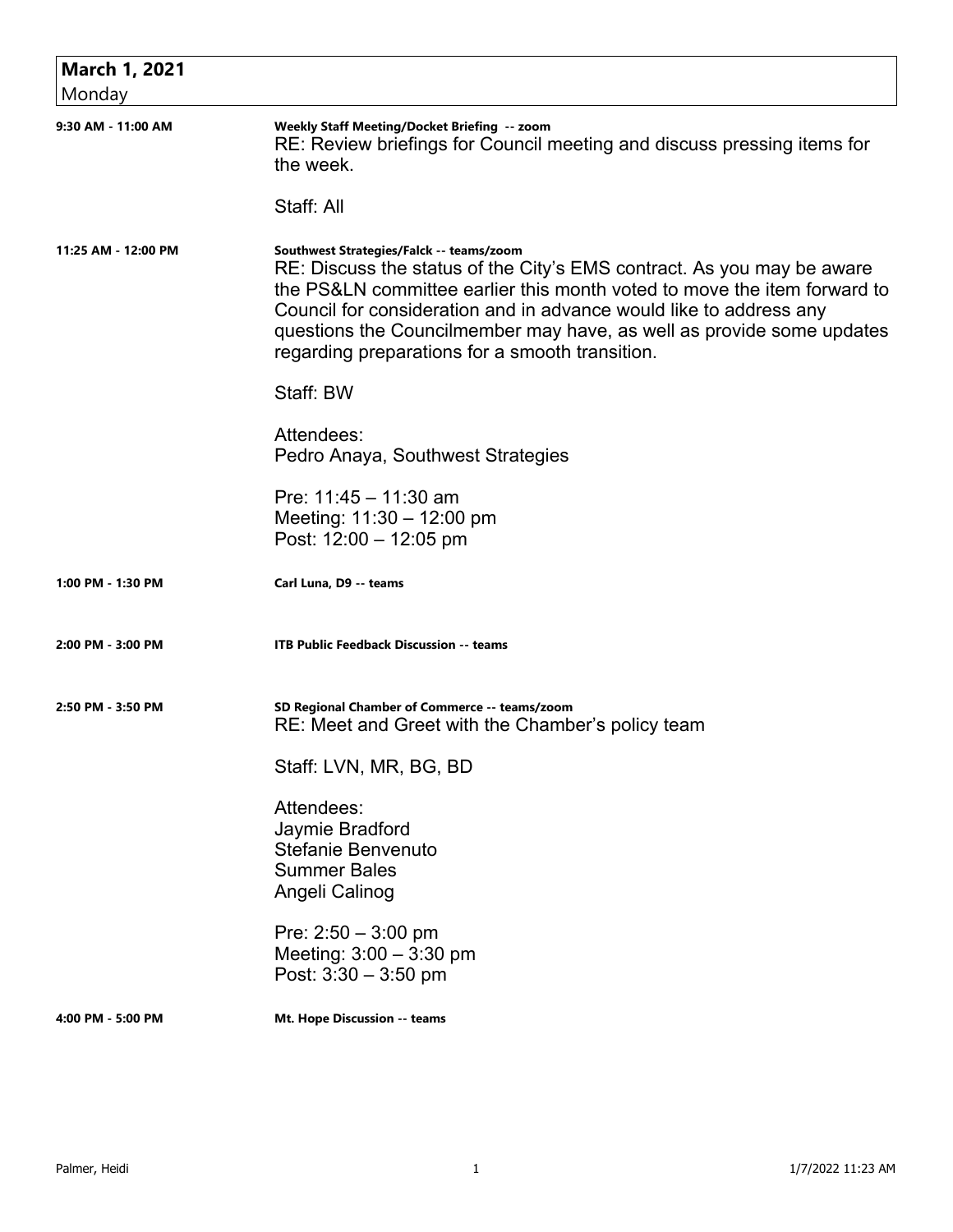| <b>March 2, 2021</b>              |                                                                                                                                                                                  |
|-----------------------------------|----------------------------------------------------------------------------------------------------------------------------------------------------------------------------------|
| Tuesday                           |                                                                                                                                                                                  |
| 9:00 AM - 10:00 AM                | <b>CLOSED SESSION -- teams</b>                                                                                                                                                   |
| 11:00 AM - 2:00 PM                | Council/HA/PFFA -- zoom                                                                                                                                                          |
| 4:00 PM - 4:30 PM                 | Update on SDG&E Litigation w/CM Elo-Rivera -- teams                                                                                                                              |
| 5:00 PM - 6:00 PM                 | <b>COVID Committee Priorities -- teams</b>                                                                                                                                       |
| <b>March 3, 2021</b><br>Wednesday |                                                                                                                                                                                  |
| 7:45 AM - 8:30 AM                 | SPEAK: Press Conference w/ Mayor and CM Montgomery Steppe -- Willie Henderson Recreation Center                                                                                  |
|                                   | Staff: BW, MR, BM                                                                                                                                                                |
|                                   | <b>Arrival: 7:45</b><br>Press Conference: 8:00 - 8:30 am                                                                                                                         |
| 9:30 AM - 10:00 AM                | <b>MTS Executive Docket Brief -- teams</b>                                                                                                                                       |
| 9:50 AM - 10:50 AM                | Communications Workers of America, Local 9509 -- Microsoft Teams Meeting/Zoom<br>RE: Discuss current digital divide issues our community is facing, and flag<br>their 2021 plan. |
|                                   | Staff: BD                                                                                                                                                                        |
|                                   | Attendees:<br>Sal Espinoza                                                                                                                                                       |
|                                   | Pre: $9:55 - 10:00$ am<br>Meeting: 10:00 - 10:30 am<br>Post: 10:30 - 10:50 am                                                                                                    |
| 11:00 AM - 12:00 PM               | <b>Enviro Briefing -- teams</b>                                                                                                                                                  |
| 12:50 PM - 1:50 PM                | <b>ACLU -- Teams/ Zoom</b><br>RE: Meet and Greet to discuss policy priorities                                                                                                    |
|                                   | Pre: $12:50 - 1:00$ pm<br>Meeting: 1:00 - 1:30 pm<br>Post: 1:30 - 1:50 pm                                                                                                        |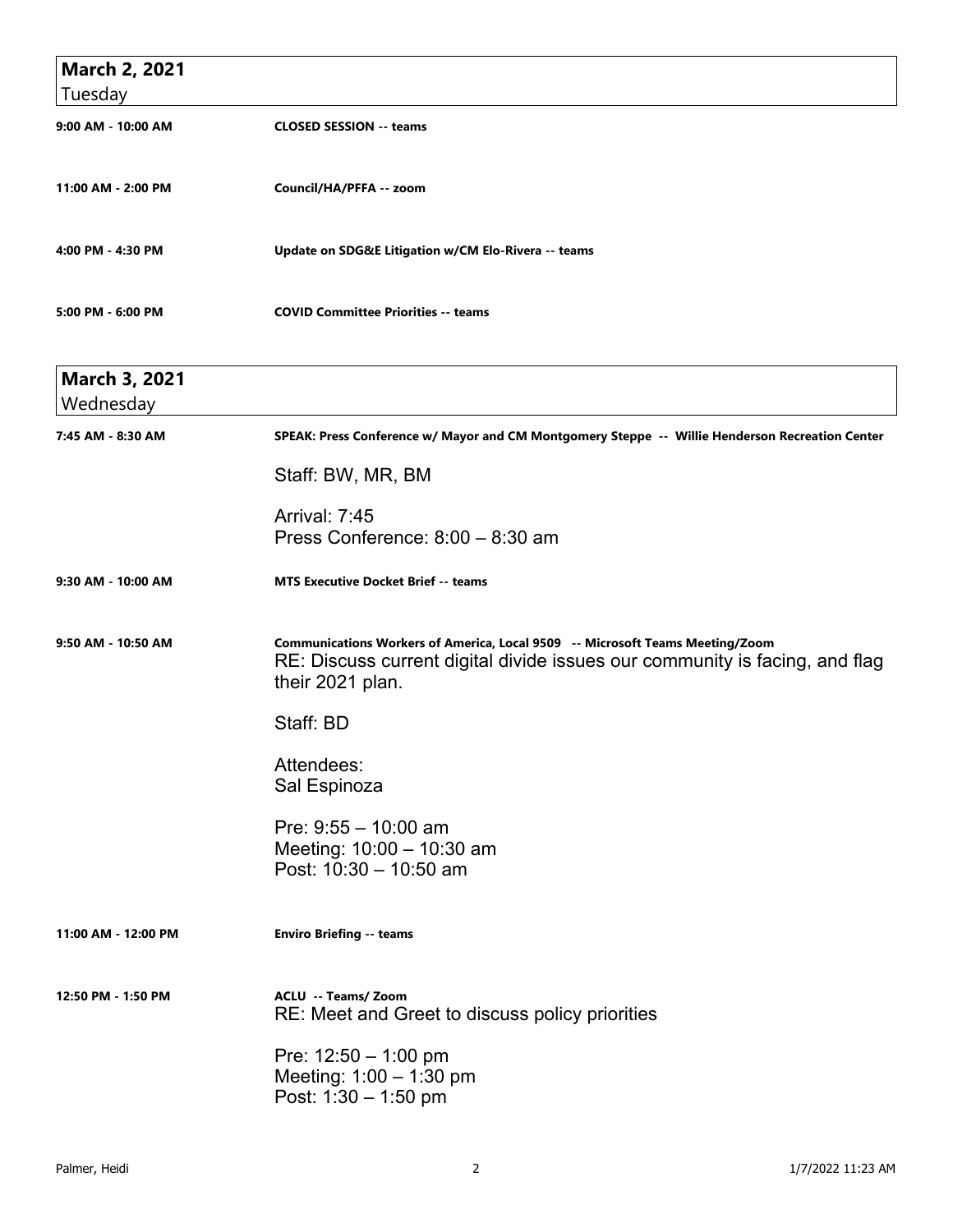## **March 3, 2021 Continued**

Wednesday

| <u>vvcuncsuay</u> |                                                                                                                                                                                                                                                                                                                                                                                                                                                                                                                                                                                                                                       |
|-------------------|---------------------------------------------------------------------------------------------------------------------------------------------------------------------------------------------------------------------------------------------------------------------------------------------------------------------------------------------------------------------------------------------------------------------------------------------------------------------------------------------------------------------------------------------------------------------------------------------------------------------------------------|
| 1:50 PM - 2:50 PM | Industrial Environmental Association -- zoom                                                                                                                                                                                                                                                                                                                                                                                                                                                                                                                                                                                          |
|                   | RE: Meet and Greet with Jack Monger, CEO of Industrial Environmental<br>Association. IEA is a 38 year-old trade association that advocates for<br>approximately 55 San Diego area manufacturing companies on<br>environmental issues. Our mission is the find the balance between<br>environmental protection and economic prosperity. In that regard, we<br>collaborate closely with regulatory agencies to develop science based<br>policies and then play a key role in educating industry about new laws and<br>regulations to maximize their compliance.                                                                         |
|                   | Staff: LVN, BD                                                                                                                                                                                                                                                                                                                                                                                                                                                                                                                                                                                                                        |
|                   | Pre: $1:50 - 2:00$ pm<br>Meeting: $2:00 - 2:30$ pm<br>Post: $2:30 - 2:50$ pm                                                                                                                                                                                                                                                                                                                                                                                                                                                                                                                                                          |
| 2:50 PM - 3:50 PM | Resounding Joy -- Microsoft Teams Meeting/Zoom<br>RE: Meet and Greet with the Board of Directors of Resounding Joy, a<br>notfor-<br>profit corporation in San Diego that provides music therapy to help heal<br>and support a diverse group of San Diegans including first responders,<br>resilient children (children with terminal illness either being treated at Rady<br>Children's Hospital or who have been discharged home), military veterans,<br>seniors and families with young children.<br>Staff: MO<br>Attendees:<br><b>Monty McIntyre</b><br><b>Barbara Reuer</b><br>Pre: $2:50 - 3:00$ pm<br>Meeting: $3:00 - 3:30$ pm |
|                   | Post: $3:30 - 3:50$ pm                                                                                                                                                                                                                                                                                                                                                                                                                                                                                                                                                                                                                |
| 3:45 PM - 6:15 PM | Community Listening Sessions - Kensington and El Cerrito -- zoom<br>Pre: $3:45 - 4:00$ pm<br>Kensington: $4:00 - 5:00$ pm<br>Staff: BW<br>El Cerrito: $5:15 - 6:15$ pm<br>Staff: MO                                                                                                                                                                                                                                                                                                                                                                                                                                                   |
| 6:30 PM - 7:30 PM | Paul Hegyi and Bob Hertzka -- Portside Pier, 1360 N Harbor Dr, San Diego, CA 92101                                                                                                                                                                                                                                                                                                                                                                                                                                                                                                                                                    |
|                   | RE: Per your conversation with Paul and Sara                                                                                                                                                                                                                                                                                                                                                                                                                                                                                                                                                                                          |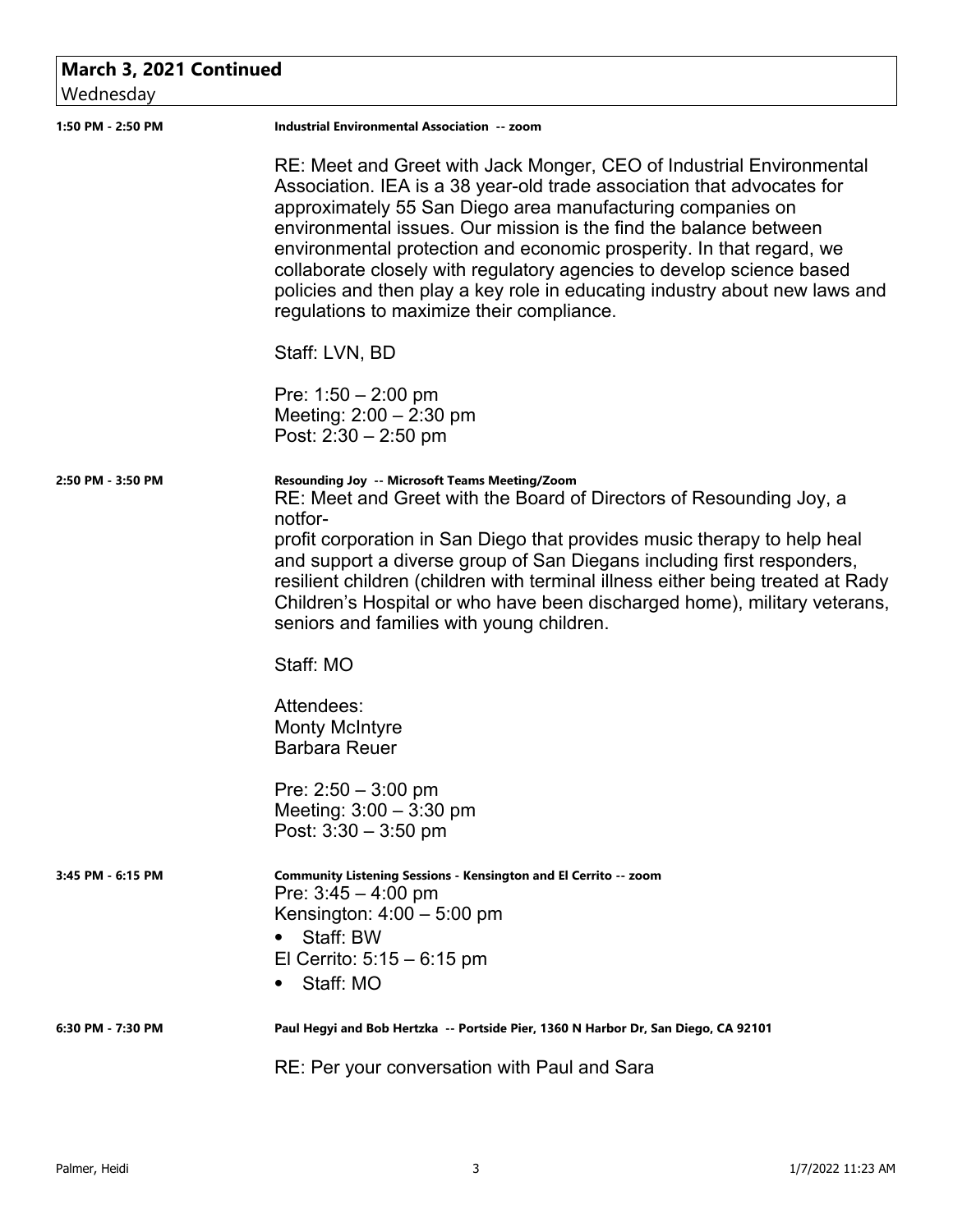| <b>March 4, 2021</b><br>Thursday |                                                                                                                                                                                                                      |
|----------------------------------|----------------------------------------------------------------------------------------------------------------------------------------------------------------------------------------------------------------------|
| 9:00 AM - 12:00 PM               | <b>MTS Executive Committee Meeting -- GoTo Webinar</b>                                                                                                                                                               |
| 1:50 PM - 2:50 PM                | Planning Dept. Briefing -- Microsoft Teams Meeting<br>RE: Briefing on Complete Communities: Parks Master Plan.                                                                                                       |
|                                  | Staff: LVN, BD                                                                                                                                                                                                       |
|                                  | Attendees:<br>Mike Hansen<br>Jonathan Avila<br>Heidi Vonblum                                                                                                                                                         |
|                                  | Optional:<br><b>Jeff Stuark</b><br><b>Tom Tomlinson</b><br><b>Randy Wilde</b><br><b>Andy Field</b>                                                                                                                   |
|                                  | Pre: $1:50 - 2:00$ pm<br>Meeting: $2:00 - 2:30$ pm<br>Post: $2:30 - 2:50$ pm                                                                                                                                         |
| 3:50 PM - 4:50 PM                | TRUST SD -- Microsoft Teams Meeting/Zoom<br>RE: Discuss the Privacy Advisory Board and surveillance tech ordinances<br>and address any questions                                                                     |
|                                  | Staff: MO                                                                                                                                                                                                            |
|                                  | Attendees:<br>Khalid Alexander (Pillars of the Community)<br>Jean Huy (CPI)<br>Genevieve Jones-Wright (MOGO)<br>Seth Hall (Tech Lead)<br>Lilly Irani (Tech Workers Coalition)<br>Kandi (Asian Solidarity Collective) |
|                                  | Pre: $3:50 - 4:00$ pm<br>Meeting: $4:00 - 4:30$ pm<br>Post: $4:30 - 4:50$ pm                                                                                                                                         |
| 6:00 PM - 9:00 PM                | <b>ENVIRO -- zoom</b>                                                                                                                                                                                                |
| <b>March 5, 2021</b><br>Friday   |                                                                                                                                                                                                                      |

**8:00 AM - 8:30 AM Councilmember Sean Elo-Rivera + Supervisor Lawson-Remer -- teams**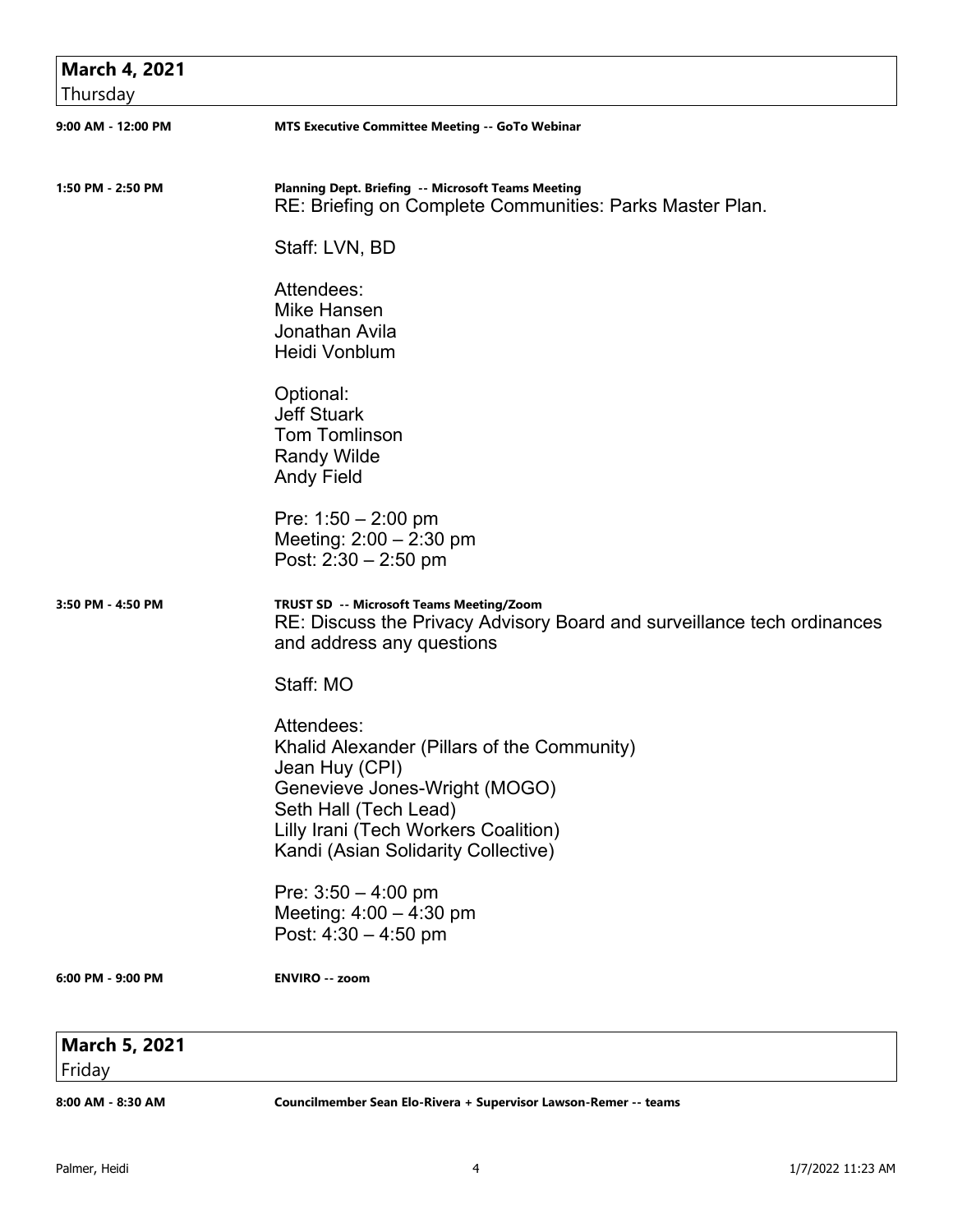| March 5, 2021 Continued        |                                                                                                                                                                                                                                                                                                                                    |
|--------------------------------|------------------------------------------------------------------------------------------------------------------------------------------------------------------------------------------------------------------------------------------------------------------------------------------------------------------------------------|
| Friday                         |                                                                                                                                                                                                                                                                                                                                    |
| 11:00 AM - 12:00 PM            | <b>Docket Briefings -- Microsoft Teams Meeting</b><br>RE: Monday and Tuesday Docket briefings for Sean starting 7/9/21. The<br>Docket Briefings are due Thursday COB to be reviewed Fridays at 11am<br>and completed briefings are due by 3pm Friday.                                                                              |
|                                | Staff: All                                                                                                                                                                                                                                                                                                                         |
| 2:45 PM - 6:15 PM              | Reddit Ask Me Anything -- Reddit<br>Prep: 2:45-3:00 pm<br>AMA Live: $3:00 - 6:00$ pm<br>Post: $6:00 - 6:15$ pm                                                                                                                                                                                                                     |
| <b>March 6, 2021</b>           |                                                                                                                                                                                                                                                                                                                                    |
| Saturday                       |                                                                                                                                                                                                                                                                                                                                    |
| 8:30 AM - 9:00 AM              | New Roots Tree Planting -- New Roots Garden, 5340 Chollas Pkwy N, San Diego, CA 92105                                                                                                                                                                                                                                              |
|                                | RE: Say a few words to the volunteers that will be planting five new trees in<br>the garden.                                                                                                                                                                                                                                       |
|                                | Staff: BM                                                                                                                                                                                                                                                                                                                          |
| 12:00 PM - 12:30 PM            | SD Architecture Foundation Open House Event -- 4261 Market St, San Diego, CA 92102<br>RE: Visit Mt. Hope Community Garden, meet community volunteers who<br>help the garden grow, and learn from the Project New Village team about<br>their Good Food District initiative. Kamaal Martin, featured in the video, will<br>be there |
|                                | Staff: MZ                                                                                                                                                                                                                                                                                                                          |
| <b>March 8, 2021</b><br>Monday |                                                                                                                                                                                                                                                                                                                                    |
| 7:30 AM - 8:30 AM              | D9/Amanda Brown -- zoom<br>Meeting: $7:30 - 8:00$ am<br>Post: $8:00 - 8:20$ am                                                                                                                                                                                                                                                     |
| 9:00 AM - 9:10 AM              | APCDGB Oath of Office - Member Elo-Rivera -- Microsoft Teams Meeting                                                                                                                                                                                                                                                               |
| 10:00 AM - 11:00 AM            | Weekly Staff Meeting/Docket Briefing -- Zoom<br>RE: Review briefings for Council meeting and discuss pressing items for<br>the week.                                                                                                                                                                                               |
|                                | Staff: All                                                                                                                                                                                                                                                                                                                         |
| 12:50 PM - 1:00 PM             | <b>SDWP Policy Board Swearing-in -- Zoom</b>                                                                                                                                                                                                                                                                                       |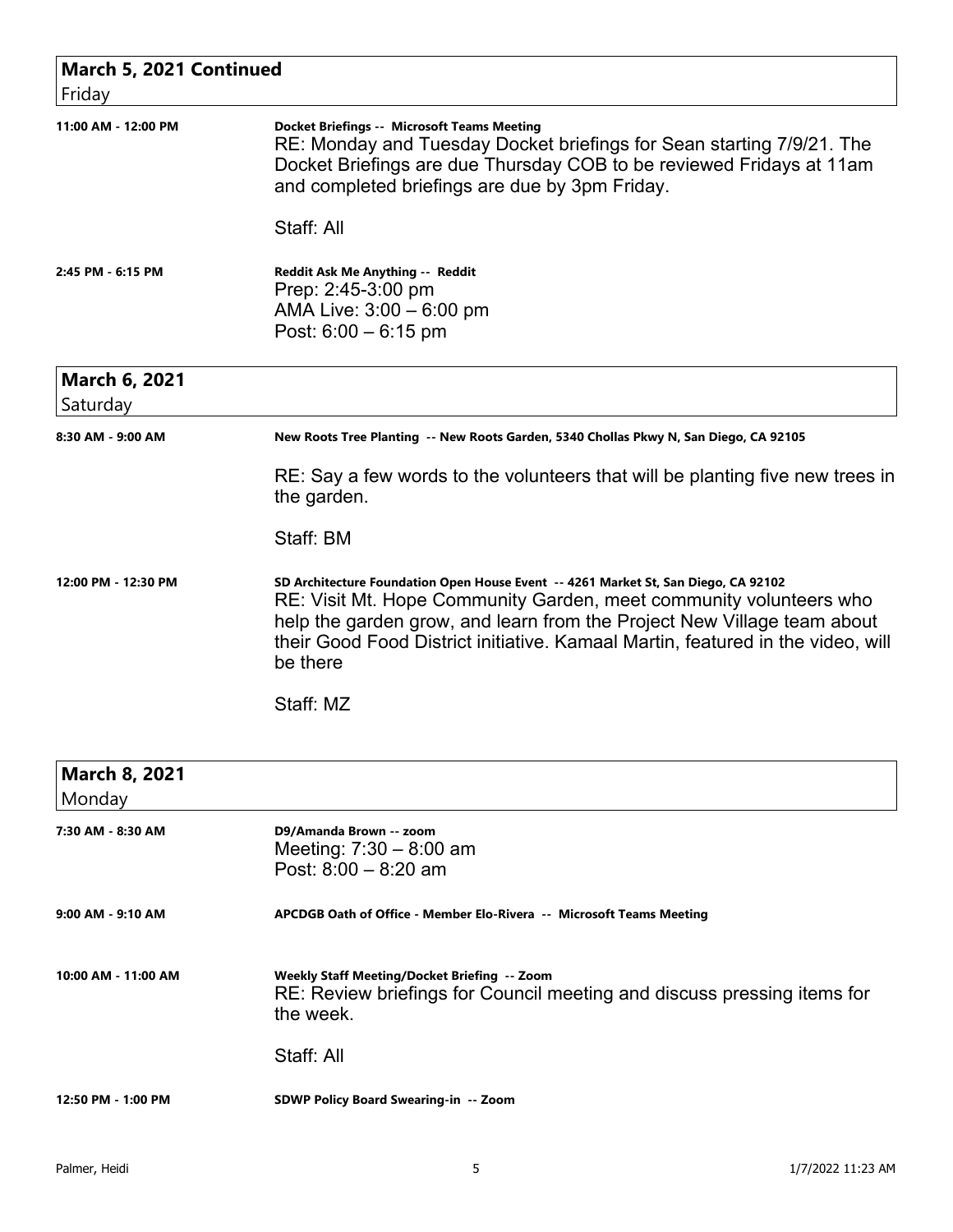| March 8, 2021 Continued<br>Monday |                                                                                                                                                                        |
|-----------------------------------|------------------------------------------------------------------------------------------------------------------------------------------------------------------------|
| 1:00 PM - 2:00 PM                 | <b>Workforce Development Policy Board Meeting -- teams</b>                                                                                                             |
| 2:00 PM - 2:30 PM                 | <b>Internal Meeting -- D9 Office</b><br>Staff: LVN                                                                                                                     |
| 3:00 PM - 3:30 PM                 | Monthly 1:1 CM Moreno -- Via Phone                                                                                                                                     |
| 4:00 PM - 4:30 PM                 | RTFH Ad Hoc Committee Briefing -- Microsoft Teams Meeting                                                                                                              |
|                                   | RE: review items for the RTFH Ad Hoc Committee: Addressing<br>Homelessness Among Black San Diegans                                                                     |
| 4:45 PM - 6:15 PM                 | Community Listening Sessions -College Area/College View Estates/Alvarado Estates -- zoom<br>Pre: $4:45 - 5:00$ pm<br>Meeting: 5:00 - 6:00 pm<br>Post: $6:00 - 6:15$ pm |
| <b>March 9, 2021</b><br>Tuesday   |                                                                                                                                                                        |
| 9:00 AM - 10:00 AM                | <b>CLOSED SESSION -- teams</b>                                                                                                                                         |
| 11:00 AM - 2:00 PM                | Council/HA/PFFA -- zoom                                                                                                                                                |
| 4:30 PM - 5:00 PM                 | <b>ED&amp;IR Docket Briefing -- teams</b>                                                                                                                              |
| March 10, 2021<br>Wednesday       |                                                                                                                                                                        |
| 9:00 AM - 10:00 AM                | MTS Board and Public Security Docket Briefing -- teams                                                                                                                 |
| 10:00 AM - 11:00 AM               | <b>ENVIRO Agenda Review -- teams</b>                                                                                                                                   |
| 11:00 AM - 11:30 AM               | LU&H Docket Briefing -- teams                                                                                                                                          |
| 12:30 PM - 2:00 PM                | Ad Hoc Committee: Addressing Homelessness Among Black San Diegans -- zoom                                                                                              |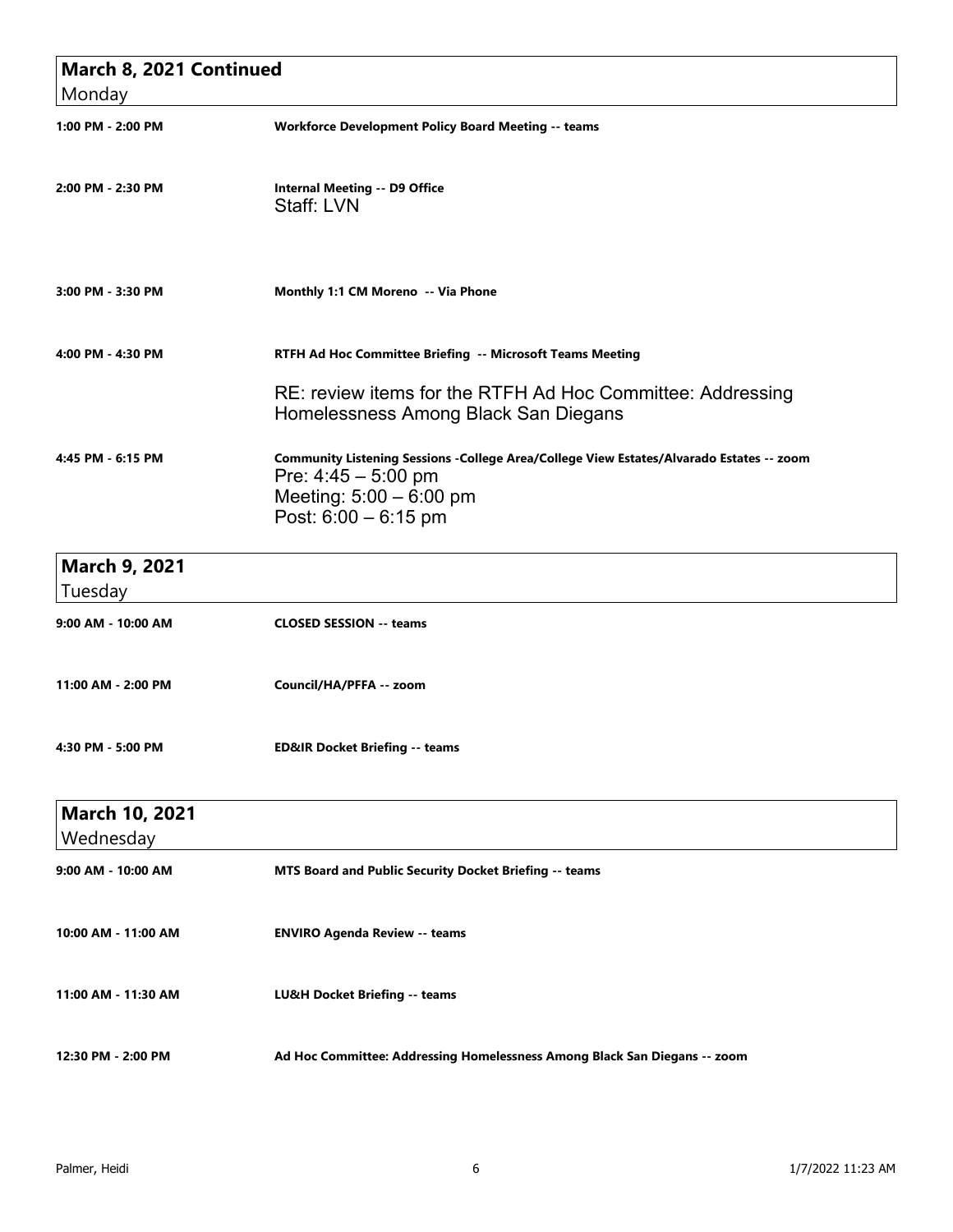## **March 10, 2021 Continued**

Wednesday

```
2:00 PM - 5:00 PM ED&IR -- zoom
```

| March 11, 2021      |                                                                                                                                                                                                                                                       |
|---------------------|-------------------------------------------------------------------------------------------------------------------------------------------------------------------------------------------------------------------------------------------------------|
| Thursday            |                                                                                                                                                                                                                                                       |
| 9:00 AM - 12:00 PM  | MTS Board Meeting (Finance Workshop) -- webinar                                                                                                                                                                                                       |
| 12:50 PM - 1:50 PM  | <b>Cox Communications -- Microsoft Teams Meeting/Zoom</b><br>RE: Meet and Greet to share who they are and what Cox has been doing<br>to bridge the digital divide.                                                                                    |
|                     | Staff: LVN, MO                                                                                                                                                                                                                                        |
|                     | Attendees:<br>Chanelle Hawken, VP<br>Cassandra Weinlein, Director of Government Affairs<br>Adriana Mendoza, Digital Divide Liaison                                                                                                                    |
|                     | Pre: $12:50 - 1:00$ pm<br>Meeting: 1:00 -1:30 pm<br>Post: $1:30 - 1:50$ pm                                                                                                                                                                            |
| 2:00 PM - 4:00 PM   | <b>MTS Public Security Committee -- GoTo Webinar</b>                                                                                                                                                                                                  |
| March 12, 2021      |                                                                                                                                                                                                                                                       |
| Friday              |                                                                                                                                                                                                                                                       |
| 9:20 AM - 10:20 AM  | IBA -- Microsoft Teams Meeting/Zoom                                                                                                                                                                                                                   |
|                     | <b>RE: Meet and Greet</b>                                                                                                                                                                                                                             |
|                     | Staff: LVN, MR                                                                                                                                                                                                                                        |
|                     | Attendees:<br>Andrea Tevlin, IBA<br>Jeff Kawar, Deputy Director                                                                                                                                                                                       |
|                     | Pre: $9:20 - 9:30$ am<br>Meeting: 9:30 - 10:00 am<br>Post: 10:00 - 10:20 am                                                                                                                                                                           |
| 11:00 AM - 12:00 PM | <b>Docket Briefings -- Microsoft Teams Meeting</b><br>RE: Monday and Tuesday Docket briefings for Sean starting 7/9/21. The<br>Docket Briefings are due Thursday COB to be reviewed Fridays at 11am<br>and completed briefings are due by 3pm Friday. |
|                     | Staff: All                                                                                                                                                                                                                                            |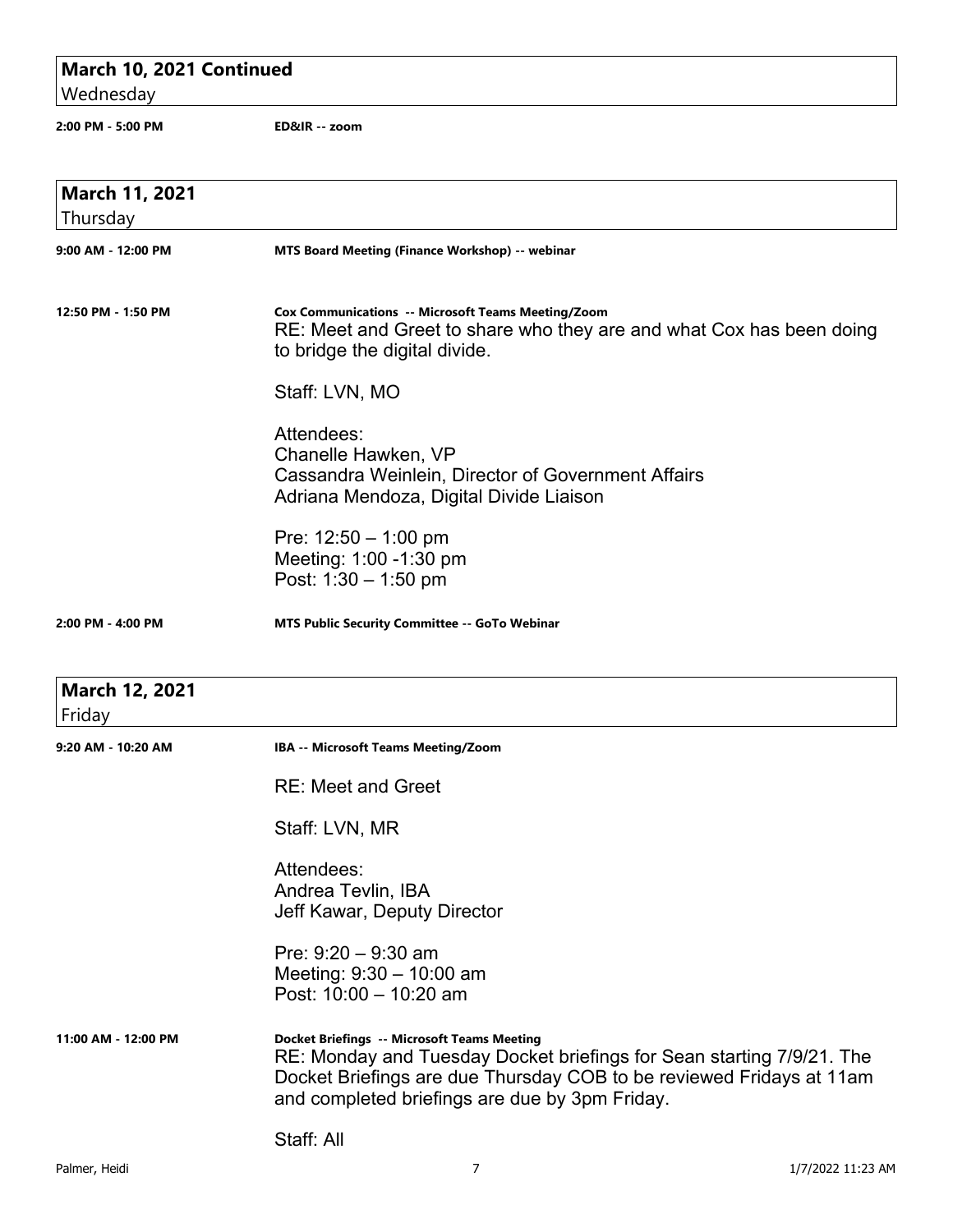## **March 12, 2021 Continued**

Friday

**1:00 PM - 4:00 PM LU&H -- zoom**

| <b>March 15, 2021</b><br>Monday |                                                                                                                                                                                      |
|---------------------------------|--------------------------------------------------------------------------------------------------------------------------------------------------------------------------------------|
| 9:00 AM - 12:00 PM              | CR&R -- zoom<br>RE: Special Committee on COVID-19 Relief and Recovery                                                                                                                |
| 12:00 PM - 1:00 PM              | Weekly Staff Meeting/Docket Briefing -- zoom                                                                                                                                         |
|                                 | RE: Review briefings for Council meeting and discuss pressing items for<br>the week.                                                                                                 |
|                                 | Staff: All                                                                                                                                                                           |
| 12:50 PM - 1:50 PM              | Chicano Park Museum -- Zoom                                                                                                                                                          |
|                                 | RE: Meet and Greet with the Chicano Park Museum Board members to<br>introduce you to the work they're doing as well as to discuss the Lease<br>negotiations with Real Estate Assets. |
|                                 | Staff: MZ, BW                                                                                                                                                                        |
|                                 | Pre: $12:50 - 1:00$ pm<br>Meeting: $1:00 - 1:30$ pm<br>Post: $1:30 - 1:50$ pm                                                                                                        |
| 1:50 PM - 2:50 PM               | California Strategies/Spin Scooters -- Microsoft Teams Meeting/Zoom                                                                                                                  |
|                                 | RE: Meet and Greet to discuss the future of Spin (dockless scooter co) in<br>SD.                                                                                                     |
|                                 | Staff: MR                                                                                                                                                                            |
|                                 | Attendees:<br>Ben Haddad, California Strategies<br>Alexandra "Alex" April, Spin                                                                                                      |
|                                 | Pre: $1:50 - 2:00$ pm<br>Meeting: $2:00 - 2:30$ pm<br>Post: $2:30 - 2:50$ pm                                                                                                         |
| 5:30 PM - 7:00 PM               | SPEAK: SDSU Latinx Leadership for Change Panel -- zoom<br>RE: Participate in the SDSU Leadership for Change Panel.                                                                   |
|                                 | Staff: MR                                                                                                                                                                            |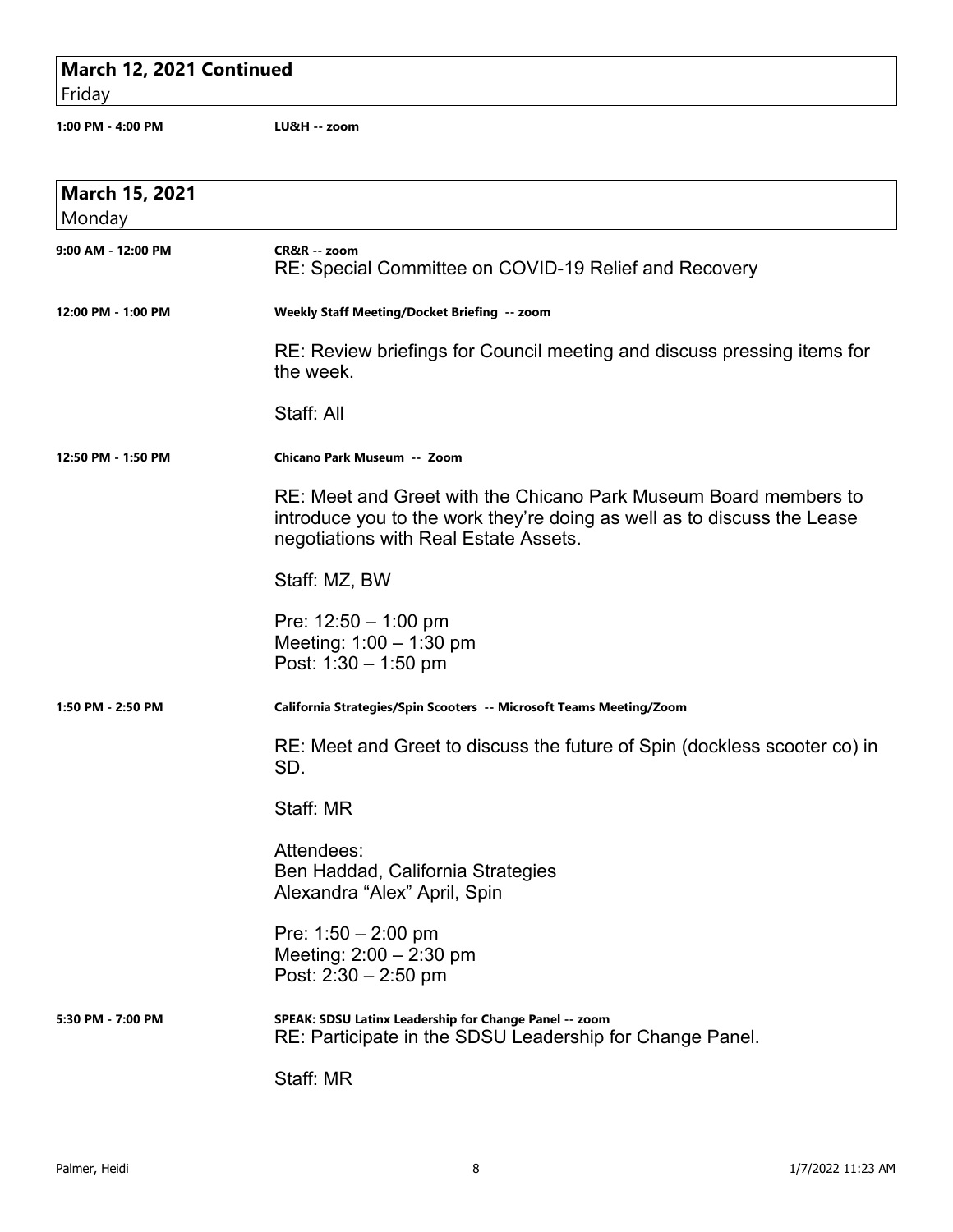| March 16, 2021      |                                                                                                                                                                              |
|---------------------|------------------------------------------------------------------------------------------------------------------------------------------------------------------------------|
| Tuesday             |                                                                                                                                                                              |
| 9:00 AM - 10:00 AM  | <b>CLOSED SESSION -- teams</b>                                                                                                                                               |
| 11:00 AM - 2:00 PM  | Council/HA/PFFA -- zoom                                                                                                                                                      |
| March 17, 2021      |                                                                                                                                                                              |
| Wednesday           |                                                                                                                                                                              |
| 8:00 AM - 9:00 AM   | <b>Enviro Docket Briefing -- teams</b>                                                                                                                                       |
| 9:20 AM - 10:30 AM  | Monthly Meeting between CP Campbell and CM Sean Elo-Rivera -- teams<br>Pre: $9:20 - 9:30$ am<br>Meeting: 9:30 - 10:00 am                                                     |
|                     | Post: 10:00 - 10:30 am                                                                                                                                                       |
| 10:50 AM - 11:50 AM | Sen. Feinstein's Team -- Microsoft Teams Meeting/Zoom                                                                                                                        |
|                     | RE: Meet and Greet to discuss local issues                                                                                                                                   |
|                     | Staff: LVN, MR, MO, everyone else is optional                                                                                                                                |
|                     | Attendees:                                                                                                                                                                   |
|                     | <b>District Director Bill Kratz</b><br><b>Field Representative Mary Dover</b>                                                                                                |
|                     | Pre: $10:50 - 11:00$ am                                                                                                                                                      |
|                     | Meeting: 11:00 - 11:30 am<br>Post: 11:30 - 11:50 am                                                                                                                          |
| 12:50 PM - 1:50 PM  | <b>City Auditor Briefing -- Microsoft Teams Meeting</b><br>RE: Discussion on Climate Action Plan Audit scheduled for the<br>Environment Committee meeting on March 18, 2021. |
|                     | Staff: BD, LVN                                                                                                                                                               |
|                     | Attendees:<br>Andy Hanau<br>Kyle Elser<br>Danielle Novokolsky<br>Marye Sanchez<br><b>Nathan Otto</b><br>Danielle Knighten                                                    |
|                     | Pre: $12:50 - 1:00$ pm<br>Meeting: $1:00 - 1:30$ pm<br>Post: $1:30 - 1:50$ pm                                                                                                |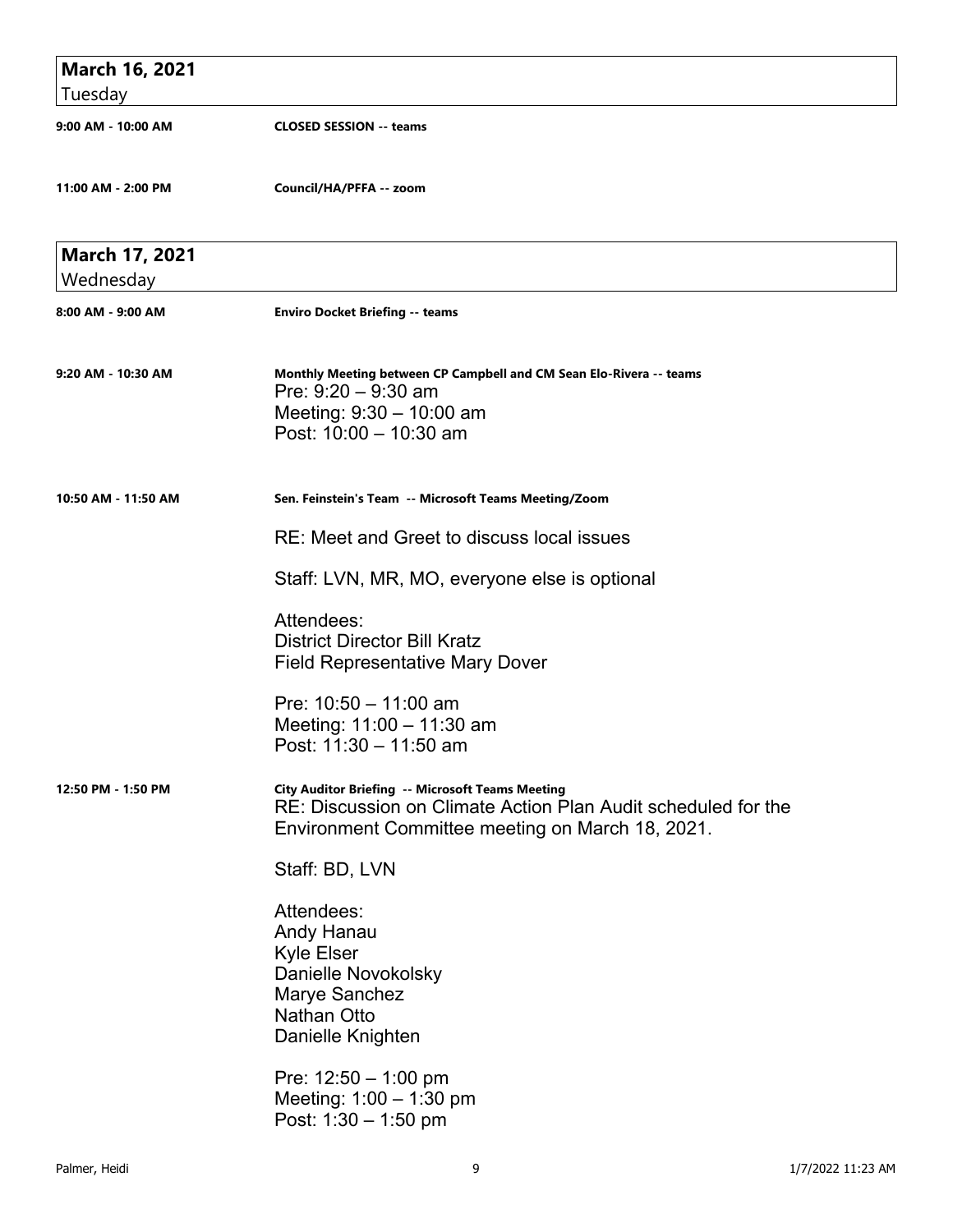| March 17, 2021 Continued   |                                                                                                                                                                                  |
|----------------------------|----------------------------------------------------------------------------------------------------------------------------------------------------------------------------------|
| Wednesday                  |                                                                                                                                                                                  |
| 1:50 PM - 2:50 PM          | Scripps Institution of Oceanography -- Microsoft Teams Meeting/Zoom<br>RE: Discuss Scripps research relevant to his climate change and<br>environmental protection priorities.   |
|                            | Staff: BD, HP (Living Lab)                                                                                                                                                       |
|                            | Attendees:<br>Margaret Leinen, Director<br>Ian Clampett, State & Local Government Relations                                                                                      |
|                            | Pre: $1:50 - 2:00$ pm<br>Meeting: $2:00 - 2:30$ pm<br>Post: $2:30 - 2:50$ pm                                                                                                     |
| 2:50 PM - 3:50 PM          | IBEW 465 Meeting -- zoom                                                                                                                                                         |
|                            | RE: The ongoing gas & electric franchise discussions and it's direct impact<br>on the lives of thousands of their union members and their families.                              |
|                            | Staff: LVN                                                                                                                                                                       |
|                            | Attendees:<br>Nate Fairman, Business Manager / Financial Secretary IBEW Local Union<br>465                                                                                       |
|                            | Pre: $2:50 - 3:00$ pm<br>Meeting: $3:00 - 3:30$ pm<br>Post: $3:30 - 4:00$ pm                                                                                                     |
| March 18, 2021<br>Thursday |                                                                                                                                                                                  |
| 9:00 AM - 9:30 AM          | <b>APCD Briefing -- teams</b>                                                                                                                                                    |
| 9:30 AM - 11:30 AM         | D9 Listening Session en Español -- zoom<br>RE: In partnership with SAY San Diego, we are hosting a Community<br>Listening<br>Session with the Spanish speaking community leaders |
|                            | Pre: $9:30 - 10:00$ am<br>Meeting: 10:00 - 11:00 am<br>Post: 11:00 - 11:30 am                                                                                                    |
| 12:00 PM - 12:40 PM        | SPEAK: 3rd Annual Equity in Action Conference "Rising and Resisting" Panel -- Zoom                                                                                               |
|                            | Staff: MO                                                                                                                                                                        |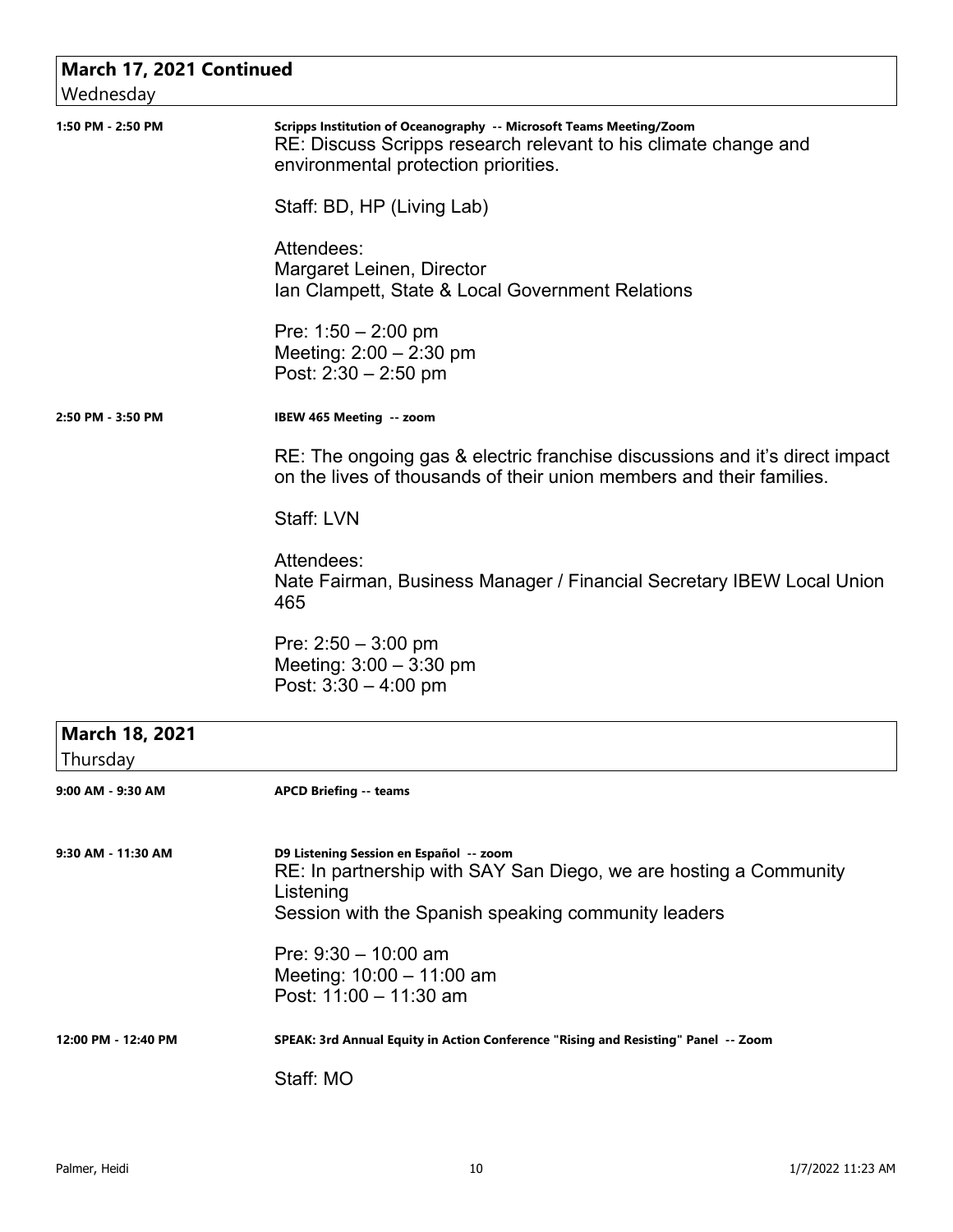| March 18, 2021 Continued        |                                                                                                                                                                                                                                                       |
|---------------------------------|-------------------------------------------------------------------------------------------------------------------------------------------------------------------------------------------------------------------------------------------------------|
| Thursday                        |                                                                                                                                                                                                                                                       |
| 1:00 PM - 4:00 PM               | <b>ENVIRO -- zoom</b>                                                                                                                                                                                                                                 |
| 3:00 PM - 3:00 PM               | (3-5) CoC Board Meeting                                                                                                                                                                                                                               |
| 5:00 PM - 7:00 PM               | Barrio Station 51st Anniversary Benefit Dinner -- Zoom                                                                                                                                                                                                |
| <b>March 19, 2021</b><br>Friday |                                                                                                                                                                                                                                                       |
| 7:50 AM - 8:50 AM               | SDGE -- Zoom<br>Re: Franchise Agreement                                                                                                                                                                                                               |
| 8:50 AM - 9:50 AM               | Senate President pro Tempore Toni G. Atkins -- Microsoft Teams Meeting/Zoom                                                                                                                                                                           |
|                                 | <b>RE: Connect on local issues</b>                                                                                                                                                                                                                    |
|                                 | Staff: LVN                                                                                                                                                                                                                                            |
|                                 | Pre: $8:50 - 9:00$ am<br>Meeting: $9:00 - 9:30$ am<br>Post: 9:30 - 9:50 am                                                                                                                                                                            |
| 10:20 AM - 11:00 AM             | Mayoral Briefing -- Microsoft Teams Meeting<br>RE: Mayor Todd Gloria would like to brief on the Franchise Agreement ITB                                                                                                                               |
|                                 | Staff: LVN, BD                                                                                                                                                                                                                                        |
|                                 | Pre: $10:20 - 10:30$ am<br>Meeting: 10:30 - 11:00 am                                                                                                                                                                                                  |
| 11:00 AM - 12:00 PM             | <b>Docket Briefings -- Microsoft Teams Meeting</b><br>RE: Monday and Tuesday Docket briefings for Sean starting 7/9/21. The<br>Docket Briefings are due Thursday COB to be reviewed Fridays at 11am<br>and completed briefings are due by 3pm Friday. |
|                                 | Staff: All                                                                                                                                                                                                                                            |
| 11:00 AM - 12:00 PM             | SD Pride Briefing -- Zoom                                                                                                                                                                                                                             |
|                                 | RE: State of Pride in SD County meeting will be with SD Pride and Districts<br>6,7,8,9                                                                                                                                                                |
|                                 | Staff: None                                                                                                                                                                                                                                           |
| 1:30 PM - 4:30 PM               | APCD -- zoom                                                                                                                                                                                                                                          |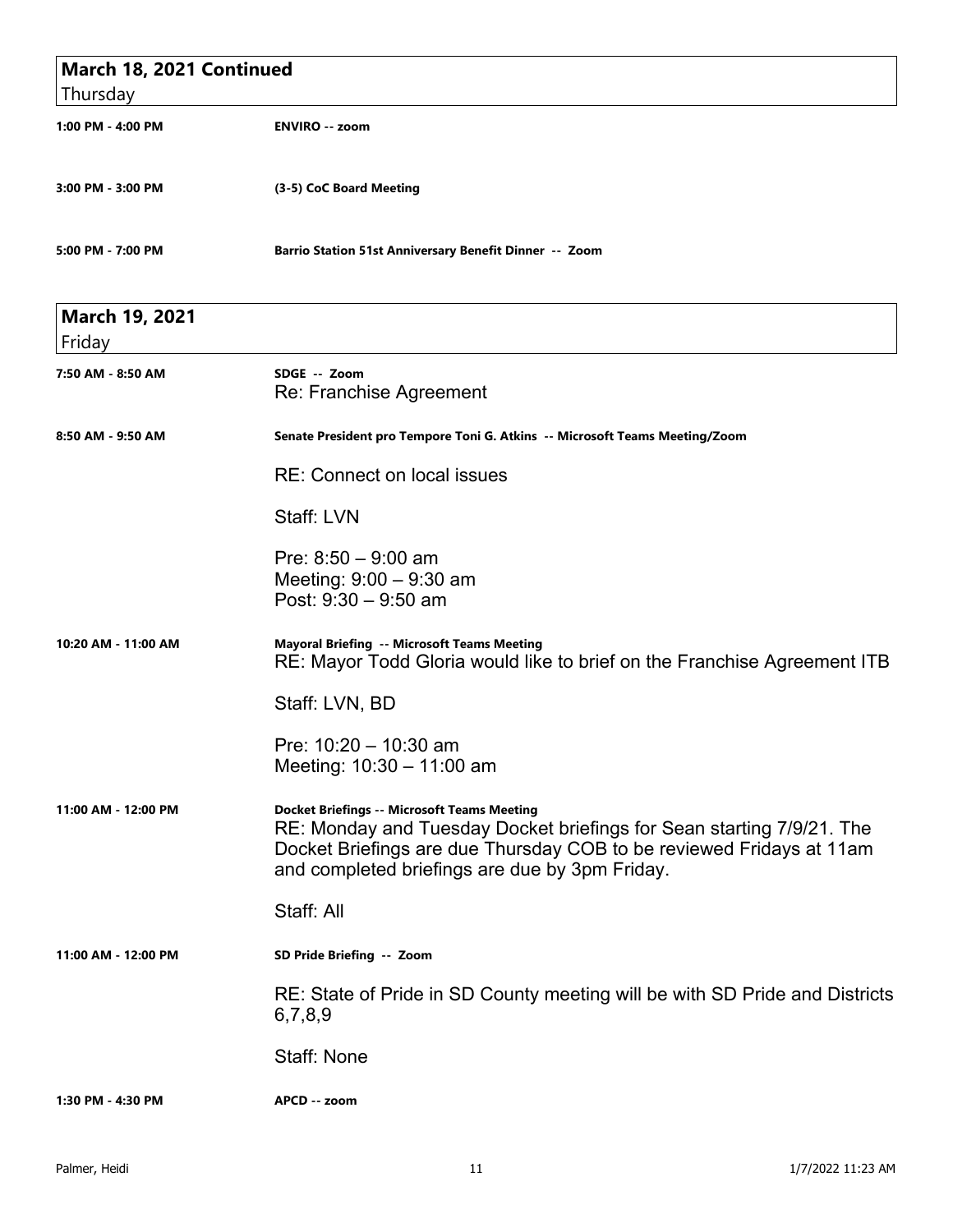| March 19, 2021 Continued<br>Friday |                                                                                                                                                                                                                                                                                                                                                                          |                   |
|------------------------------------|--------------------------------------------------------------------------------------------------------------------------------------------------------------------------------------------------------------------------------------------------------------------------------------------------------------------------------------------------------------------------|-------------------|
| 2:30 PM - 3:00 PM                  | <b>ITB discussion -- teams</b>                                                                                                                                                                                                                                                                                                                                           |                   |
| <b>March 20, 2021</b>              |                                                                                                                                                                                                                                                                                                                                                                          |                   |
| Saturday<br>11:00 AM - 12:00 PM    | Solidarity Is The Way Forward -- City Heights Library                                                                                                                                                                                                                                                                                                                    |                   |
| <b>March 22, 2021</b>              |                                                                                                                                                                                                                                                                                                                                                                          |                   |
| Monday<br><b>All Day</b>           | <b>Legislative Recess</b>                                                                                                                                                                                                                                                                                                                                                |                   |
| 9:00 AM - 12:00 PM                 | D9 Staff Retreat Part 1 of 2 -- Zoom<br>Agenda forthcoming                                                                                                                                                                                                                                                                                                               |                   |
| 1:50 PM - 2:50 PM                  | CD9 w/Causa Consulting/Latino Equity Council -- zoom<br>RE: Meet and Greet with the Latino Equity Council to discuss a couple of<br>City initiatives including a commitment from Mayor Gloria for an<br>administration representative of our City's demographics and have been<br>strong supporters of CM Moreno's work for a Climate Equity Fund among<br>other issues. |                   |
|                                    | Staff: BD<br>Pre: $1:50 - 2:00$ pm<br>Meeting: $2:00 - 2:30$ pm<br>Post: 2:30 - 2:50 pm                                                                                                                                                                                                                                                                                  |                   |
| 4:00 PM - 6:00 PM                  | D9 Team Social -- Balboa Park                                                                                                                                                                                                                                                                                                                                            |                   |
| <b>March 23, 2021</b><br>Tuesday   |                                                                                                                                                                                                                                                                                                                                                                          |                   |
| All Day                            | <b>Legislative Recess</b>                                                                                                                                                                                                                                                                                                                                                |                   |
| 9:00 AM - 12:00 PM                 | D9 Staff Retreat Part 2 of 2 -- Zoom                                                                                                                                                                                                                                                                                                                                     |                   |
| 3:00 PM - 3:30 PM                  | CM Elo-Rivera, Leslie, and Heather -- Microsoft Teams Meeting<br><b>RE: Housing Commission</b>                                                                                                                                                                                                                                                                           |                   |
| 3:50 PM - 4:50 PM                  | <b>PUD Briefing -- Microsoft Teams Meeting</b><br>Re: PUD Rate Case and Update on Pending Litigation                                                                                                                                                                                                                                                                     |                   |
| Palmer, Heidi                      | 12                                                                                                                                                                                                                                                                                                                                                                       | 1/7/2022 11:23 AM |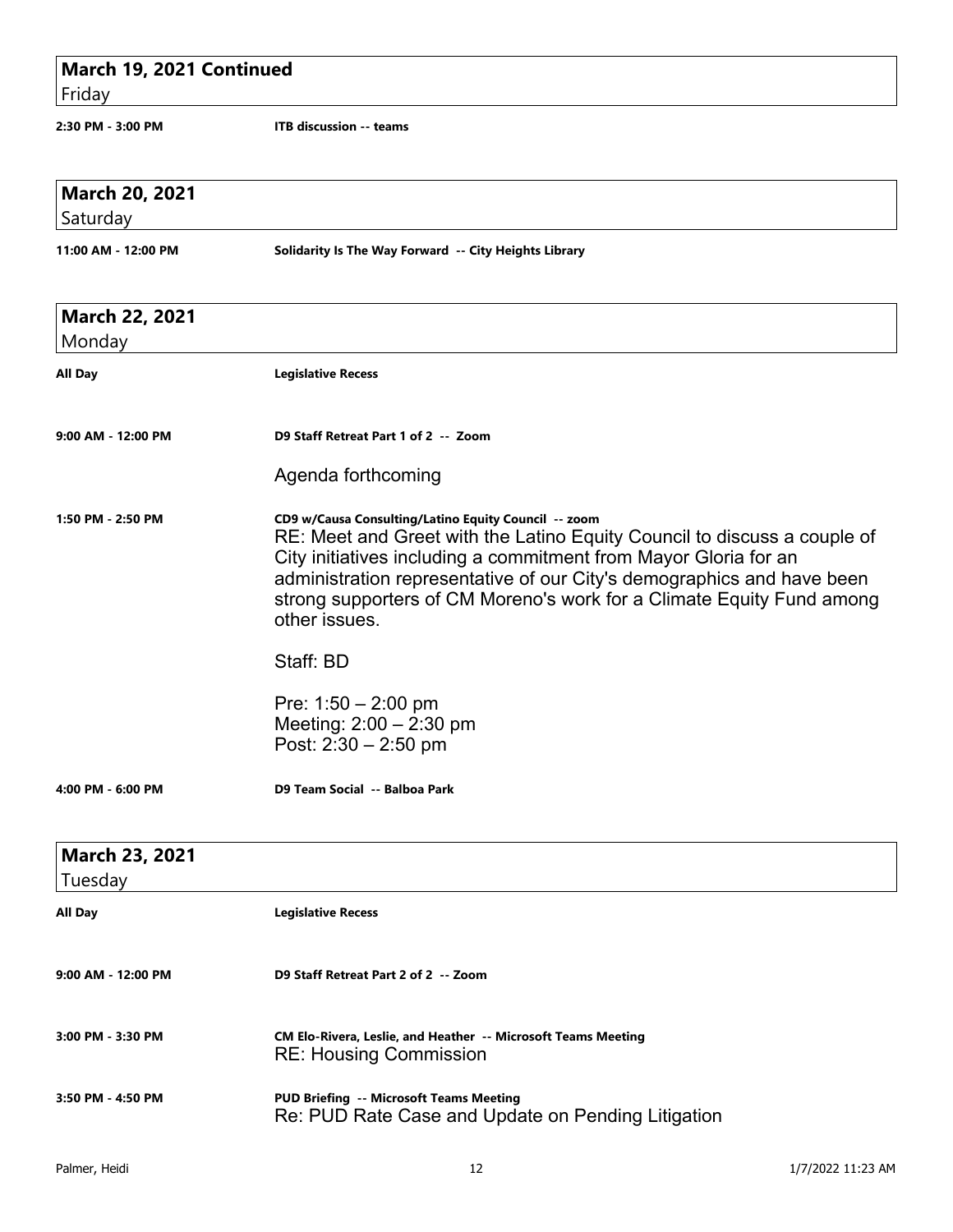| March 23, 2021 Continued<br>Tuesday |                                                                                                                                                                                                                                                                     |  |
|-------------------------------------|---------------------------------------------------------------------------------------------------------------------------------------------------------------------------------------------------------------------------------------------------------------------|--|
|                                     |                                                                                                                                                                                                                                                                     |  |
|                                     | <b>Attendees:</b>                                                                                                                                                                                                                                                   |  |
|                                     | Alia Khouri                                                                                                                                                                                                                                                         |  |
|                                     | <b>Ally Berenter</b>                                                                                                                                                                                                                                                |  |
|                                     | <b>Shauna Lorance</b>                                                                                                                                                                                                                                               |  |
|                                     | Lisa Celaya                                                                                                                                                                                                                                                         |  |
|                                     | Meghan Wharton                                                                                                                                                                                                                                                      |  |
|                                     | George Schaefer                                                                                                                                                                                                                                                     |  |
|                                     | Matt Vespi - optional                                                                                                                                                                                                                                               |  |
|                                     | Jessica Lawrence – optional<br>CM Elo-Rivera - confirmed                                                                                                                                                                                                            |  |
|                                     |                                                                                                                                                                                                                                                                     |  |
|                                     | Pre: $3:50 - 4:00$ pm                                                                                                                                                                                                                                               |  |
|                                     | Meeting: $4:00 - 4:30$ pm                                                                                                                                                                                                                                           |  |
|                                     | Post: $4:30 - 4:50$ pm                                                                                                                                                                                                                                              |  |
|                                     |                                                                                                                                                                                                                                                                     |  |
| 5:00 PM - 6:00 PM                   | San Diego Prayer Vigil for AAPI Solidarity -- City Heights Performance Annex 3795 Fairmount Ave, San                                                                                                                                                                |  |
| <b>March 24, 2021</b>               |                                                                                                                                                                                                                                                                     |  |
| Wednesday                           |                                                                                                                                                                                                                                                                     |  |
| All Day                             | <b>Legislative Recess</b>                                                                                                                                                                                                                                           |  |
|                                     |                                                                                                                                                                                                                                                                     |  |
| 8:50 AM - 9:50 AM                   | <b>Habitat for Humanity -- Microsoft Teams Meeting</b><br>RE: Meet and Greet to discuss housing issues, surplus land, and<br>opportunities to build homes for homeownership.                                                                                        |  |
|                                     | Attendees:                                                                                                                                                                                                                                                          |  |
|                                     | <b>Councilmember Elo-Rivera</b>                                                                                                                                                                                                                                     |  |
|                                     | <b>Brett Weise, Policy Manager</b>                                                                                                                                                                                                                                  |  |
|                                     | Lori Holt Pfeiler, President and CEO, Habitat for Humanity                                                                                                                                                                                                          |  |
|                                     | Pre: $8:50 - 9:00$ am                                                                                                                                                                                                                                               |  |
|                                     | Meeting: $9:00 - 9:30$ am                                                                                                                                                                                                                                           |  |
|                                     | Post: $9:30 - 9:50$ am                                                                                                                                                                                                                                              |  |
| 11:20 AM - 12:20 PM                 | Monthly Meeting w/ Mayor Todd Gloria -- CAB - 11th floor<br>Pre: $11:20 - 11:30$ am                                                                                                                                                                                 |  |
|                                     | Meeting: $11:30 - 12:00$ pm                                                                                                                                                                                                                                         |  |
|                                     | Post: $12:00 - 12:20$ pm                                                                                                                                                                                                                                            |  |
| 12:50 PM - 1:50 PM                  | City Heights CDC/San Diego Transportation Equity Working Group -- Zoom                                                                                                                                                                                              |  |
|                                     | RE: A group that City Heights CDC co-founded called the San Diego<br>Transportation Equity Working Group (SDTEWG). San Diego<br>Transportation Equity Working Group (SDTEWG) is composed of<br>community-based organizations, who advocate for successful policies, |  |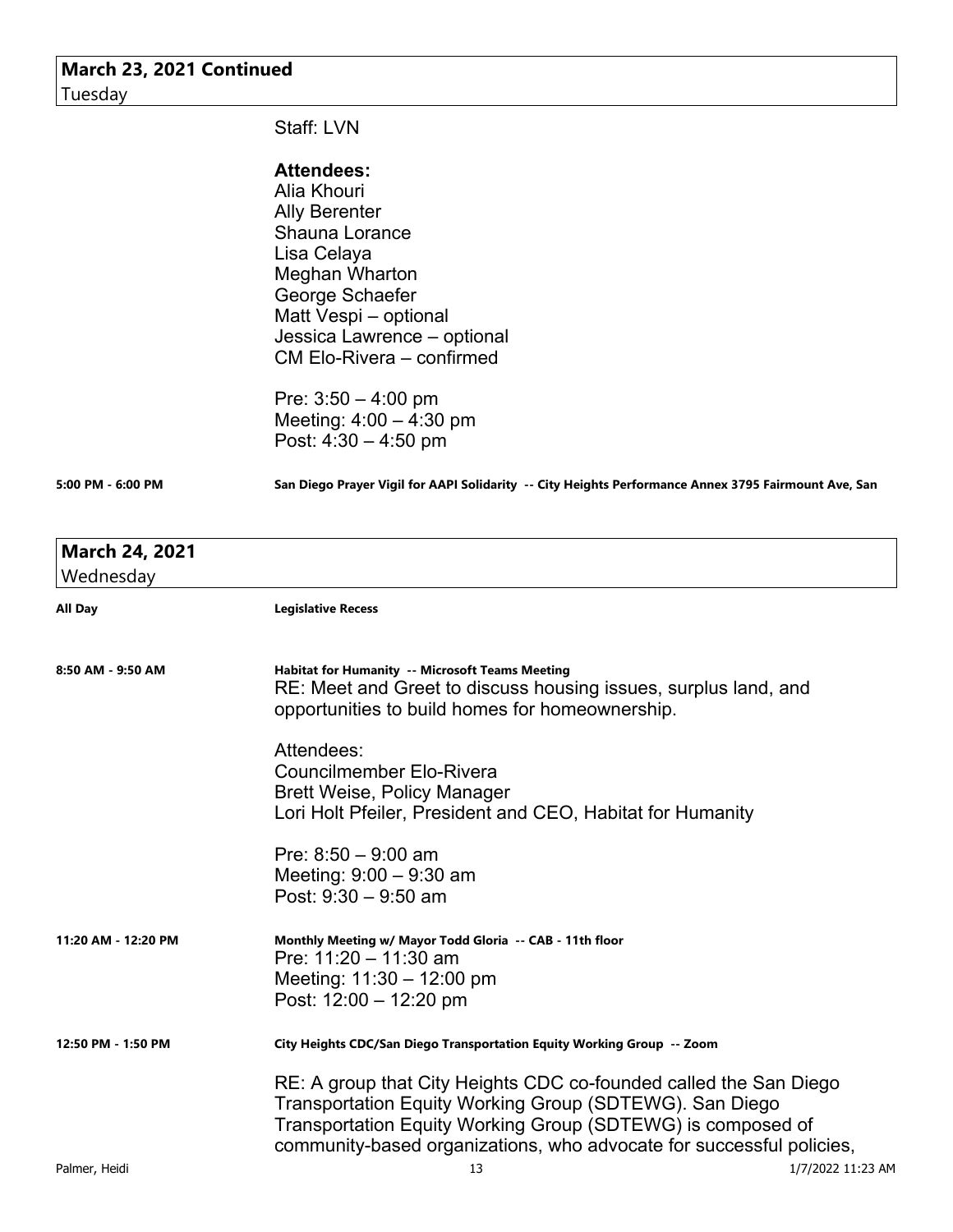| March 24, 2021 Continued          |                                                                                                                                                                                                                                                                                                                   |
|-----------------------------------|-------------------------------------------------------------------------------------------------------------------------------------------------------------------------------------------------------------------------------------------------------------------------------------------------------------------|
| Wednesday                         |                                                                                                                                                                                                                                                                                                                   |
|                                   | projects, and programs that lead with transportation equity. Organizations<br>include Environmental Health Coalition, SD350, Center on Policy<br>Initiatives, Mid-City CAN, and City Heights Community Development<br>Corporation. They would like to discuss their priorities and past efforts.<br>Staff: JG, BM |
|                                   | Pre: $12:50 - 1:00$ pm<br>Meeting: $1:00 - 1:30$ pm<br>Post: $1:30 - 1:50$ pm                                                                                                                                                                                                                                     |
| 2:30 PM - 3:30 PM                 | Check in in RFQ strategy -- teams                                                                                                                                                                                                                                                                                 |
| 3:30 PM - 4:00 PM                 | Policy Check-In -- Call                                                                                                                                                                                                                                                                                           |
| 4:30 PM - 5:00 PM                 | <b>MTS/Taxicab Convo -- teams</b>                                                                                                                                                                                                                                                                                 |
| <b>March 25, 2021</b><br>Thursday |                                                                                                                                                                                                                                                                                                                   |
| All Day                           | <b>Legislative Recess</b>                                                                                                                                                                                                                                                                                         |
| 8:30 AM - 9:00 AM                 | <b>Street Vendor Check-In -- teams</b>                                                                                                                                                                                                                                                                            |
| 9:50 AM - 10:50 AM                | SD Foundation -- Microsoft Teams Meeting                                                                                                                                                                                                                                                                          |
|                                   | <b>RE: Climate Equity Fund and TSDF</b>                                                                                                                                                                                                                                                                           |
|                                   | Staff: LVN                                                                                                                                                                                                                                                                                                        |
|                                   | Attendees:<br><b>Mark Stuart</b><br>Pamela Gray-Payton                                                                                                                                                                                                                                                            |
|                                   | Pre: $9:50 - 10:00$ am<br>Meeting: $10:00 - 10:30$ am<br>Post: 10:30 - 10:50 am                                                                                                                                                                                                                                   |
| 11:30 AM - 1:00 PM                | Meals on Wheels -- Meals on Wheels Administration Building 2254 San Diego Avenue. 92110<br>RE: Deliver Meals for Champions Week. Meals on Wheels San Diego CEO<br>Brent Wakefield will meet you at the entrance where they will give you<br>details on the delivery route                                         |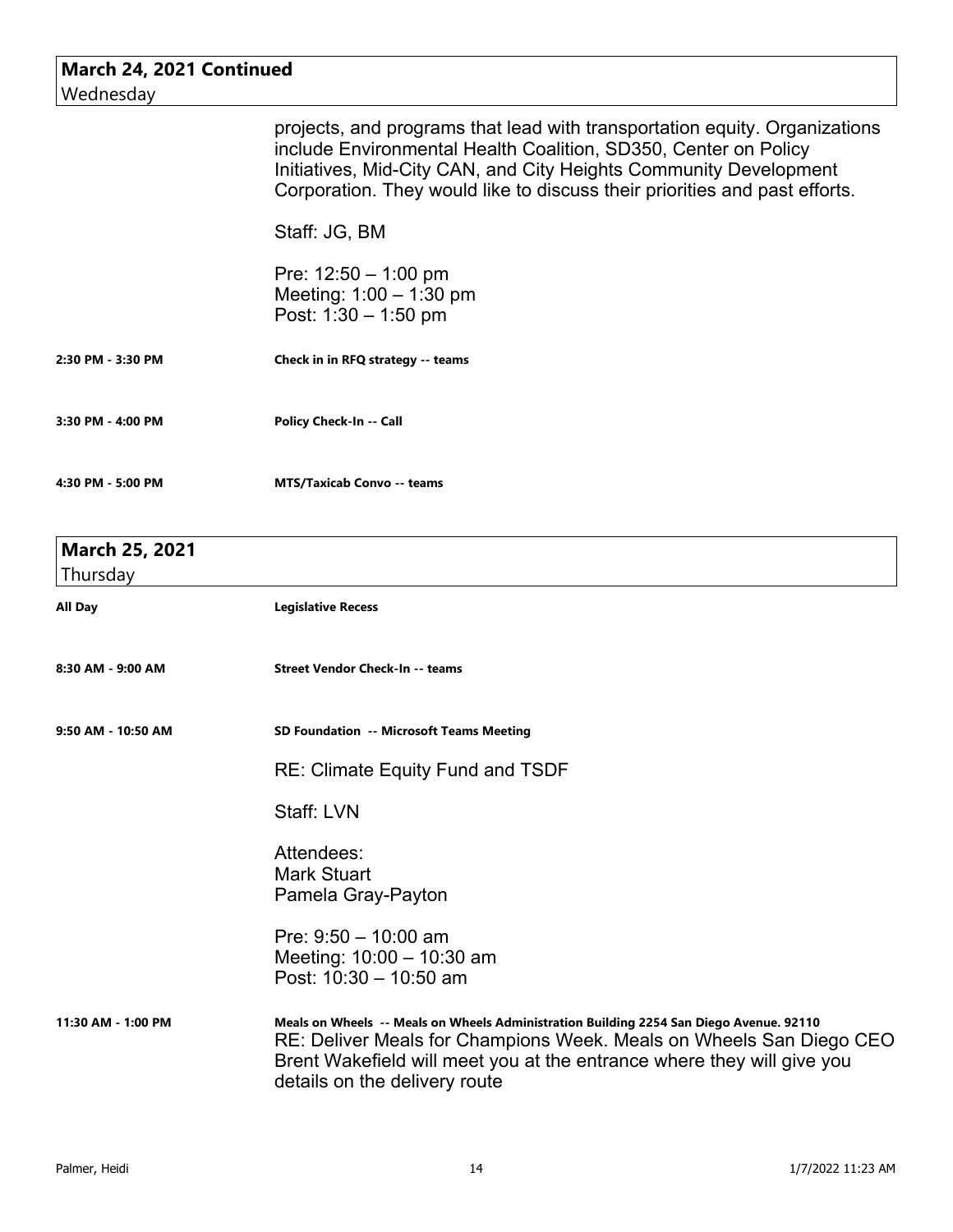| March 25, 2021 Continued<br>Thursday |                                                                                                                                                                                                                                                                                                                                      |
|--------------------------------------|--------------------------------------------------------------------------------------------------------------------------------------------------------------------------------------------------------------------------------------------------------------------------------------------------------------------------------------|
| 2:20 PM - 3:20 PM                    | <b>Enrique Medina -- Microsoft Teams Meeting</b><br>RE: Appointment to APCD Board Science/Technology Air Pollution Public<br><b>Member Seat</b>                                                                                                                                                                                      |
|                                      | Staff: LVN, BD, MO – opt                                                                                                                                                                                                                                                                                                             |
|                                      | Pre: $2:20 - 2:30$ pm<br>Meeting: $2:30 - 3:00$ pm<br>Post: 3:00 - 3:20 pm                                                                                                                                                                                                                                                           |
| 3:20 PM - 4:20 PM                    | <b>City Auditor Briefing -- Microsoft Teams Meeting</b>                                                                                                                                                                                                                                                                              |
|                                      | RE: Follow-up on Ballot Measure for Independent Legal Counsel                                                                                                                                                                                                                                                                        |
|                                      | Staff: LVN                                                                                                                                                                                                                                                                                                                           |
|                                      | Pre: 3:20 - 3:30 pm<br>Meeting: $3:30 - 4:00$ pm<br>Post: 4:00 - 4:20 pm                                                                                                                                                                                                                                                             |
| 3:30 PM - 4:00 PM                    | Follow-up on Ballot Measure for Independent Legal Counsel with CM Elo-Rivera -- teams                                                                                                                                                                                                                                                |
| 4:30 PM - 5:00 PM                    | <b>Rock Church Homelessness -- teams</b>                                                                                                                                                                                                                                                                                             |
| March 26, 2021<br>Friday             |                                                                                                                                                                                                                                                                                                                                      |
| All Day                              | <b>Legislative Recess</b>                                                                                                                                                                                                                                                                                                            |
| 8:50 AM - 9:50 AM                    | <b>Environmental Health Coalition -- Microsoft Teams Meeting/Zoom</b>                                                                                                                                                                                                                                                                |
|                                      | RE: Discuss their priorities for the APCD                                                                                                                                                                                                                                                                                            |
|                                      | Staff: BD, LVN – opt                                                                                                                                                                                                                                                                                                                 |
|                                      | Attendee:<br>Diane Takvorian, ED                                                                                                                                                                                                                                                                                                     |
|                                      | Pre: $8:50 - 9:00$ am<br>Meeting: 9:00 -9:30 am<br>Post: $9:30 - 9:50$ am                                                                                                                                                                                                                                                            |
| 10:00 AM - 11:00 AM                  | Staff Only Docket Briefings Preview -- Microsoft Teams Meeting<br>RE: Preview docket briefs that will be turned in to Sean Friday afternoons.<br>The Docket Briefings are due Thursday COB to be reviewed Fridays at<br>11am and completed briefings are due by 3pm Friday. We will also report<br>out on community issues/meetings. |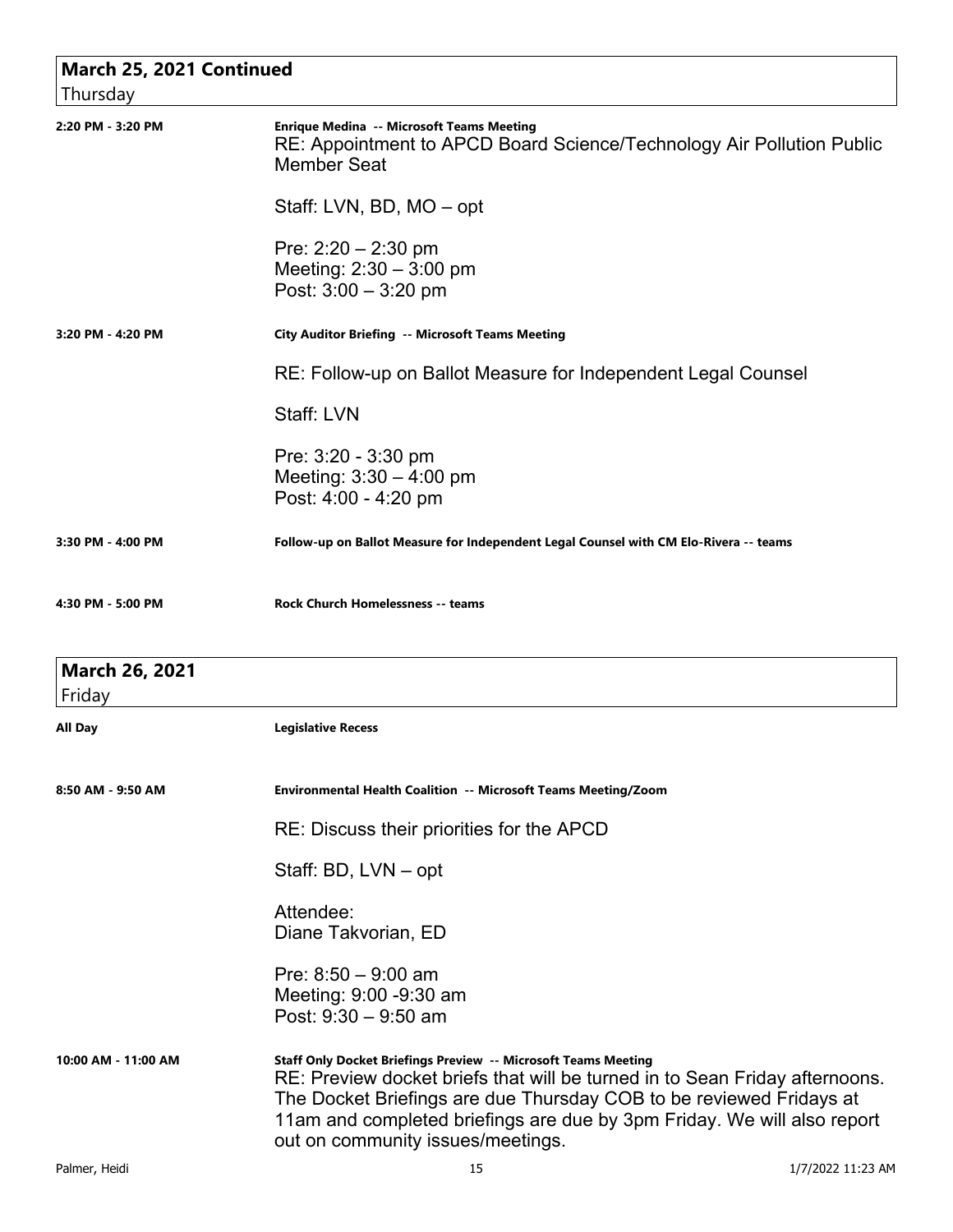| March 26, 2021 Continued<br>Friday |                                                                                                                                                                                                                                                                                                                                                                                                                                                                                                                      |  |
|------------------------------------|----------------------------------------------------------------------------------------------------------------------------------------------------------------------------------------------------------------------------------------------------------------------------------------------------------------------------------------------------------------------------------------------------------------------------------------------------------------------------------------------------------------------|--|
|                                    |                                                                                                                                                                                                                                                                                                                                                                                                                                                                                                                      |  |
|                                    | Staff: All                                                                                                                                                                                                                                                                                                                                                                                                                                                                                                           |  |
| 11:30 AM - 12:30 PM                | D9 Team Lunch -- Kensington Park 4121 Adams Ave, San Diego, CA 92116                                                                                                                                                                                                                                                                                                                                                                                                                                                 |  |
| 1:00 PM - 2:00 PM                  | D9: IBA Budget Process Training -- zoom                                                                                                                                                                                                                                                                                                                                                                                                                                                                              |  |
| 3:00 PM - 4:00 PM                  | <b>Workforce Partnership Strategic Planning -- teams</b>                                                                                                                                                                                                                                                                                                                                                                                                                                                             |  |
| <b>March 27, 2021</b>              |                                                                                                                                                                                                                                                                                                                                                                                                                                                                                                                      |  |
| Saturday                           |                                                                                                                                                                                                                                                                                                                                                                                                                                                                                                                      |  |
| All Day                            | <b>Legislative Recess</b>                                                                                                                                                                                                                                                                                                                                                                                                                                                                                            |  |
| <b>March 28, 2021</b>              |                                                                                                                                                                                                                                                                                                                                                                                                                                                                                                                      |  |
| Sunday                             |                                                                                                                                                                                                                                                                                                                                                                                                                                                                                                                      |  |
| <b>All Day</b>                     | <b>Legislative Recess</b>                                                                                                                                                                                                                                                                                                                                                                                                                                                                                            |  |
| March 29, 2021                     |                                                                                                                                                                                                                                                                                                                                                                                                                                                                                                                      |  |
| Monday                             |                                                                                                                                                                                                                                                                                                                                                                                                                                                                                                                      |  |
| All Day                            | <b>Legislative Recess</b>                                                                                                                                                                                                                                                                                                                                                                                                                                                                                            |  |
| <b>March 30, 2021</b>              |                                                                                                                                                                                                                                                                                                                                                                                                                                                                                                                      |  |
| Tuesday                            |                                                                                                                                                                                                                                                                                                                                                                                                                                                                                                                      |  |
| <b>All Day</b>                     | <b>Legislative Recess</b>                                                                                                                                                                                                                                                                                                                                                                                                                                                                                            |  |
| 8:45 AM - 9:30 AM                  | Press Conference w/ Vice Chair Nora Vargas and Chancellor Carroll -- Continuing Education, Educational --<br>Cultural Complex 4343 Ocean View Blvd, San Diego, CA 92113<br>RE: Vice Chair Nora Vargas will host a press conference at the Continuing<br>Education, Educational Cultural Complex in Mountain View to announce<br>the opening of a new vaccination pod. This effort was made possible<br>through a partnership between the County of San Diego and the San Diego<br><b>Community College District.</b> |  |
|                                    | Staff: BW                                                                                                                                                                                                                                                                                                                                                                                                                                                                                                            |  |
|                                    | Speakers: Vice Chair Nora Vargas and Chancellor Carroll                                                                                                                                                                                                                                                                                                                                                                                                                                                              |  |
|                                    | Attendees: Councilmembers Elo-Rivera, Mongomery, and members of the<br>College Board                                                                                                                                                                                                                                                                                                                                                                                                                                 |  |
|                                    | Arrive: 8:45 am                                                                                                                                                                                                                                                                                                                                                                                                                                                                                                      |  |